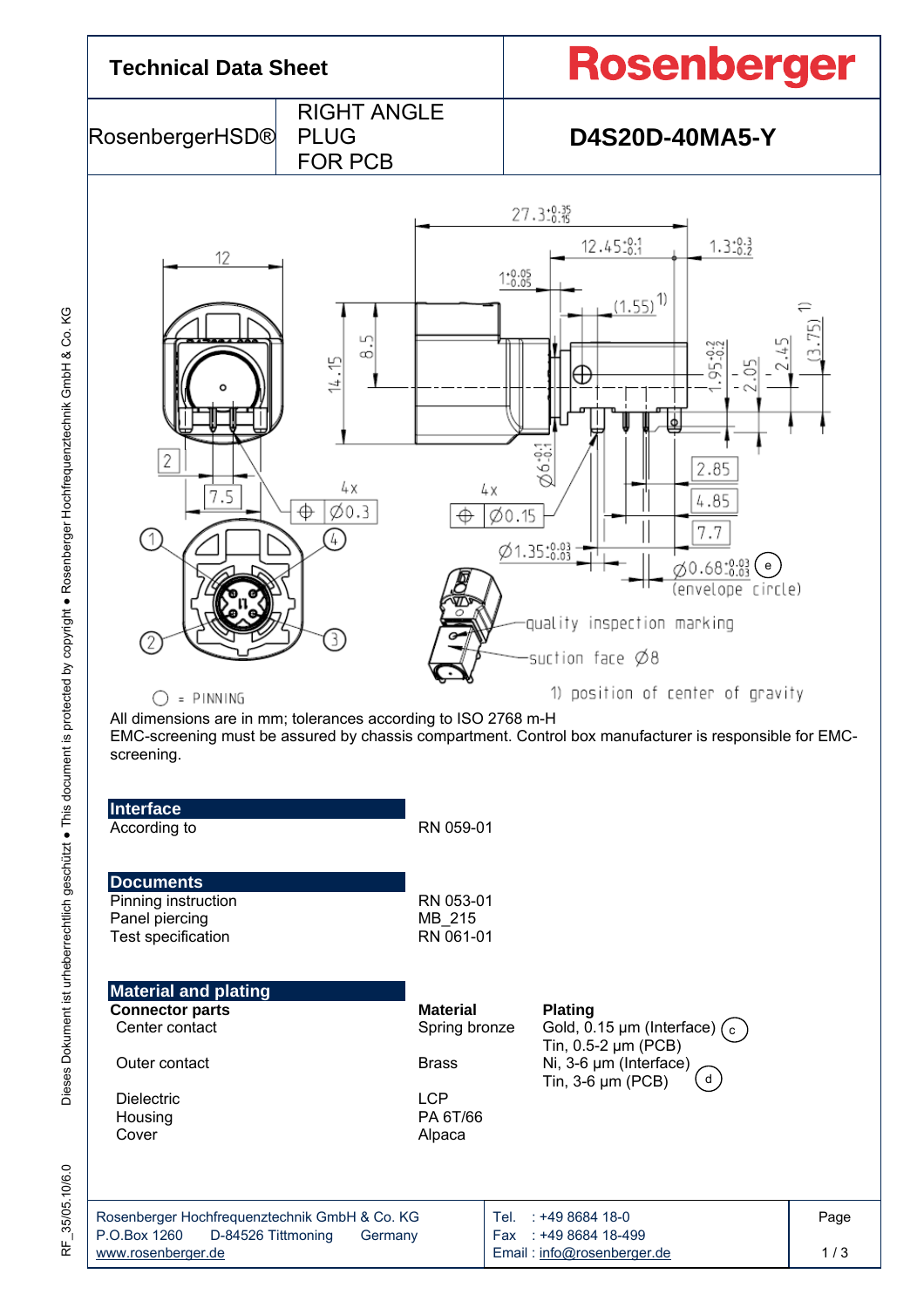| <b>Technical Data Sheet</b>                                                                                                                                                                                                                                                                                                                                   |                                                     |                                                                                                                                                                                                                                                                            | <b>Rosenberger</b>                                                                                                                                                |      |  |  |
|---------------------------------------------------------------------------------------------------------------------------------------------------------------------------------------------------------------------------------------------------------------------------------------------------------------------------------------------------------------|-----------------------------------------------------|----------------------------------------------------------------------------------------------------------------------------------------------------------------------------------------------------------------------------------------------------------------------------|-------------------------------------------------------------------------------------------------------------------------------------------------------------------|------|--|--|
| RosenbergerHSD®                                                                                                                                                                                                                                                                                                                                               | <b>RIGHT ANGLE</b><br><b>PLUG</b><br><b>FOR PCB</b> |                                                                                                                                                                                                                                                                            | <b>D4S20D-40MA5-Y</b>                                                                                                                                             |      |  |  |
| <b>Electrical data</b><br>Impedance, differential mode<br>Frequency<br>Return loss<br>Insertion loss<br>Skew (between signal contacts)<br>Nearend-Crosstalk<br>Farend-Crosstalk<br>Insulation resistance<br>Signal contact resistance<br>Outer contact resistance<br>Test voltage<br>Working voltage<br>Power current<br>RF-leakage (shielding effectiveness) |                                                     | DC to 2.0 GHz<br>$\geq$ 20 dB to 1.0 GHz<br>$\geq$ 17 dB to 2.0 GHz<br>$\leq$ 0.1 dB @ 1.0 GHz<br>$\leq$ 5 psec.<br>$\leq$ 30 dB<br>$\leq$ 35 dB<br>$\geq 1x10^3$ M $\Omega$<br>$\leq 10$ m $\Omega$<br>$\leq$ 7.5 m $\Omega$<br>250 V rms<br>100 V rms<br>$\leq$ 1.5 A DC | 100 $\Omega$ differential signalling, for one pair or quad cable shielded<br>$\ge$ 75 dB up to 1 GHz (IEC 62153-4-7)<br>$\geq$ 65 dB up to 2 GHz (IEC 62153-4-7), |      |  |  |
| <b>Mechanical data</b><br>Mating cycles<br>Engagement force<br>Disengagement force<br>Retention force latch<br>Coding efficiency                                                                                                                                                                                                                              |                                                     | $\geq 25$<br>$\leq 30 N$<br>$\geq$ 5 N<br>$\geq 110$ N<br>$\geq 80 N$                                                                                                                                                                                                      |                                                                                                                                                                   |      |  |  |
| Environmental data<br>Temperature range<br>Thermal shock<br>Temperature and humidity<br>Vibration (Random)<br><b>Mechanical Shock</b><br>High-Temp. Exposure<br>Soldering profile<br><b>RoHS</b>                                                                                                                                                              |                                                     | -40°C to +105°C<br>DIN IEC 60068-2-14 Test Na<br>USCar $2 - 4$ 5.6.2<br>DIN IEC 60068-2-64<br>DIN IEC 60068-2-27<br>DIN IEC 60068-2-2<br>acc. to IEC 60068-2-58; Group 3&4<br>compliant $(c)$                                                                              |                                                                                                                                                                   |      |  |  |
| <b>Tooling</b>                                                                                                                                                                                                                                                                                                                                                |                                                     | N/A                                                                                                                                                                                                                                                                        |                                                                                                                                                                   |      |  |  |
| <b>Packing</b><br>Standard<br>Weight                                                                                                                                                                                                                                                                                                                          |                                                     | $7.0$ g/ pce                                                                                                                                                                                                                                                               | 200 pcs. in tape and reel                                                                                                                                         |      |  |  |
| Rosenberger Hochfrequenztechnik GmbH & Co. KG<br>P.O.Box 1260<br>D-84526 Tittmoning                                                                                                                                                                                                                                                                           | Germany                                             |                                                                                                                                                                                                                                                                            | Tel. : +49 8684 18-0<br>Fax: +49 8684 18-499                                                                                                                      | Page |  |  |

RF\_35/05.10/6.0 RF\_35/05.10/6.0

www.rosenberger.de

2 / 3

Email : info@rosenberger.de